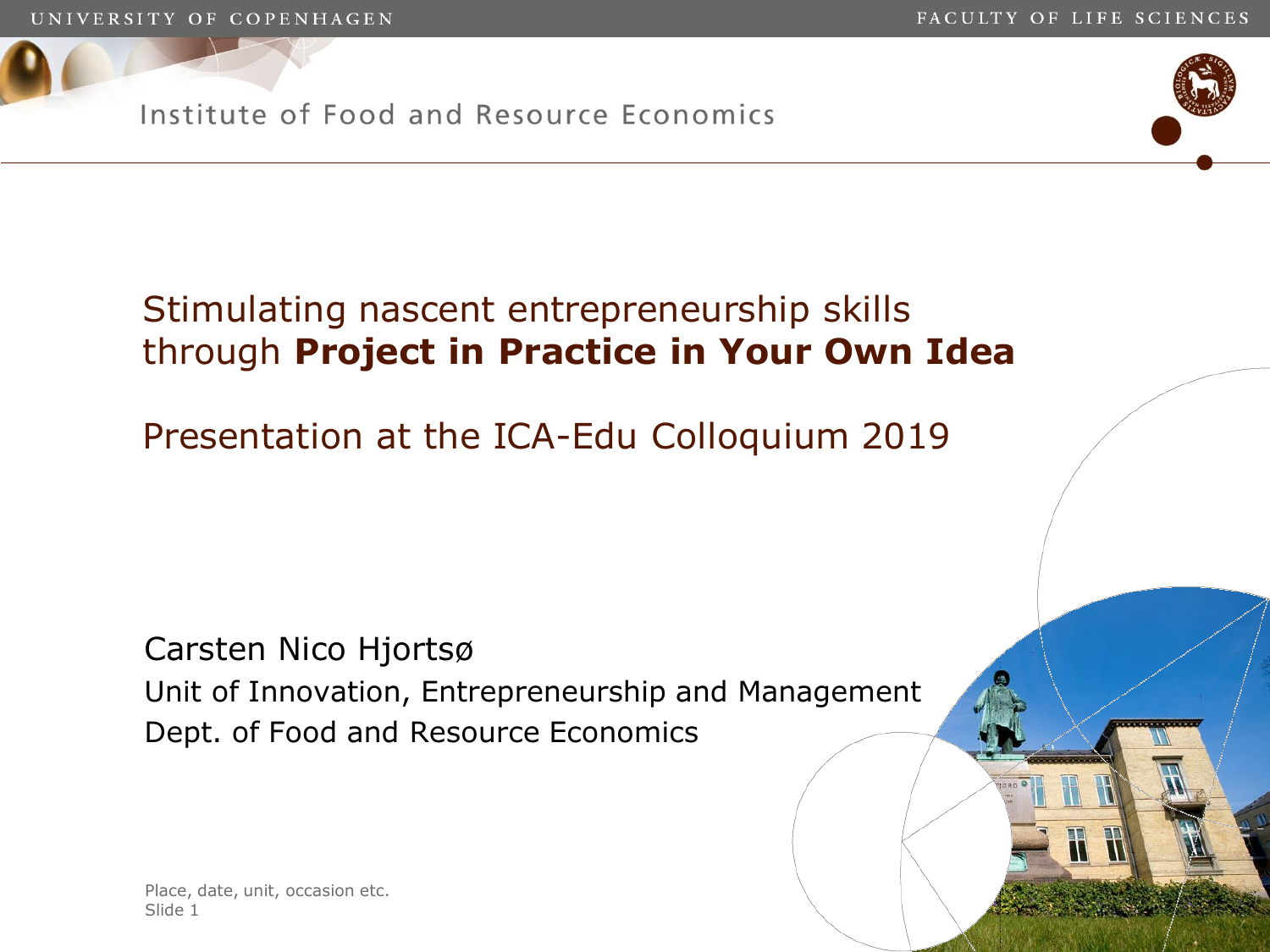### **Content**

- The development of extracurricular entrepreneurship activities at UCPH
- The UCPH Innovation Hubs
- The Project in Practice in Your Own Idea since 2017
- Experiences from the first 1½ year

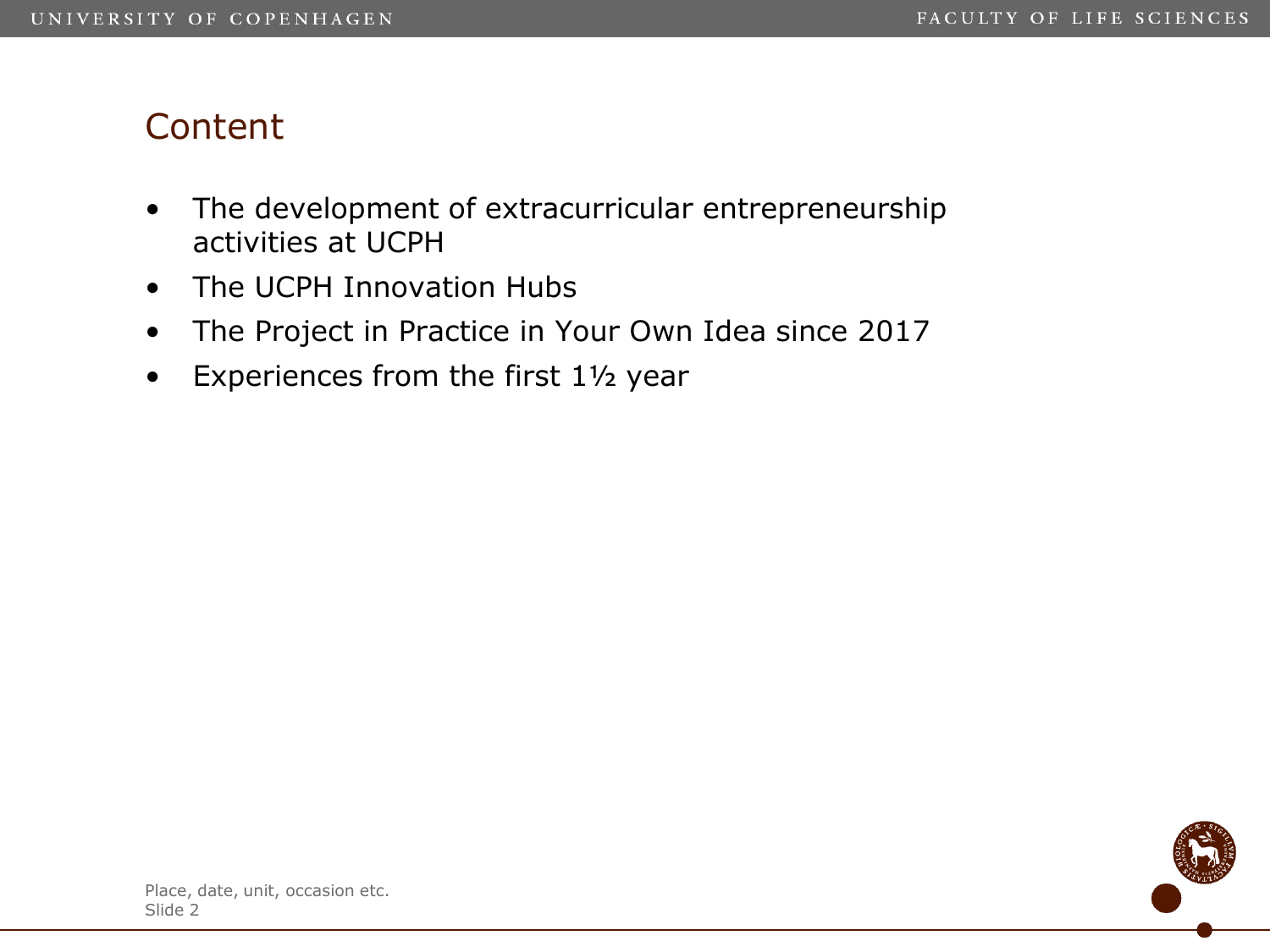## The historical develop of UCPH's student incubators (Innovation Hubs) activities

- 2007-2010:
	- Small-scale external funded faculty-level projects during
	- Limited academic staff involvement
	- Student incubator at Faculty of Science
- 2010-2013:
	- Two large-scale externally funded, cross-faculty/interuniversity projects (UCPH, CBS, DTU)
	- More academic staff involvement
- 2014-2017:
	- Large-scale UCPH innovation and entrepreneurship educational development program;
	- 100% UCPH funding; central support staff
	- New Innovation Hubs a Faculties of Health and Humanities (rebranding of student incubator concept)
- 2018-2019:
	- Increasing alignment/integration/collaboration across the three UCPH Hubs
	- Increasing academic staff involvement
	- Increasingly faculty-level funded

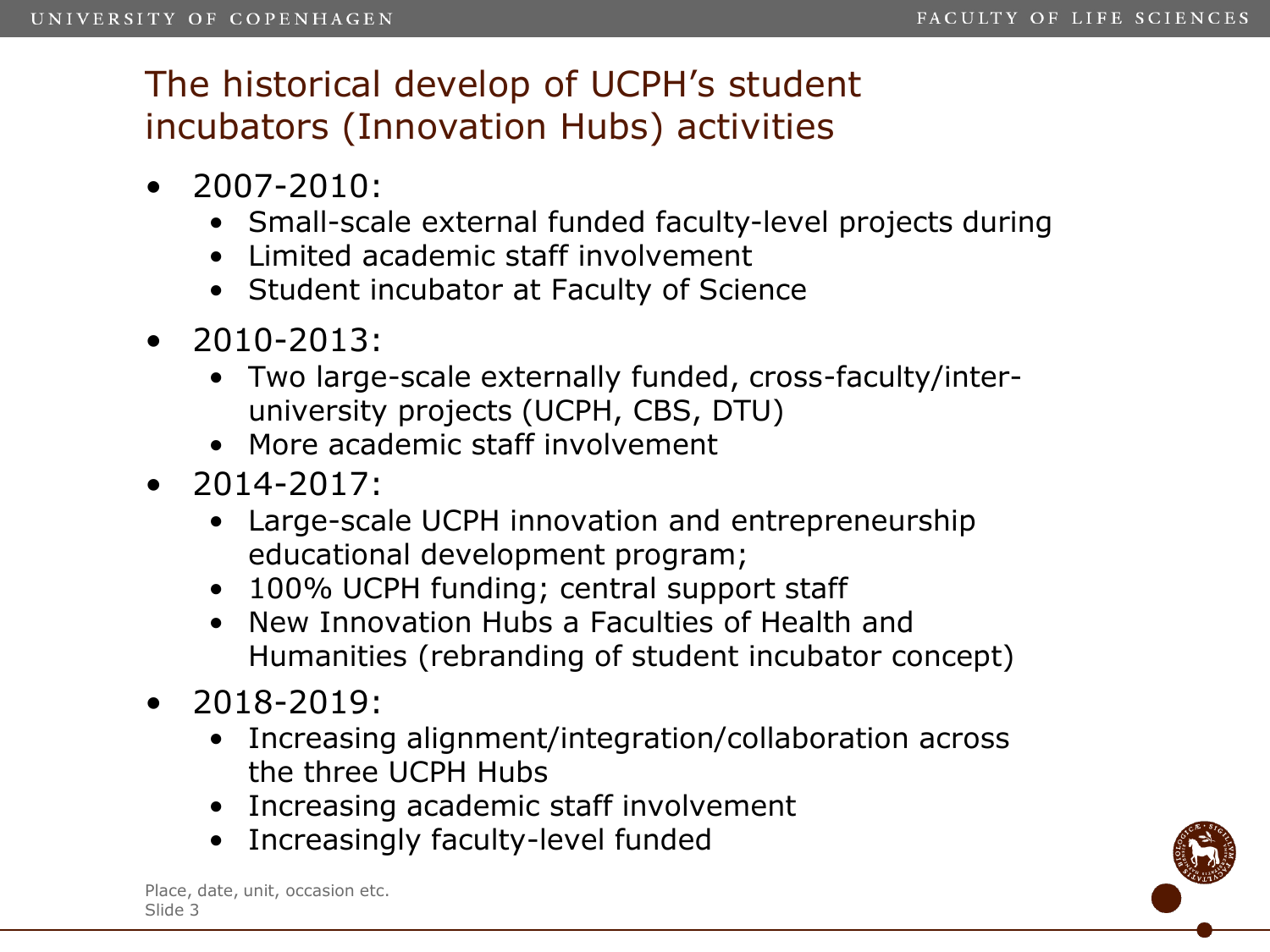### The UCPH Innovation and Entrepreneurship homepage



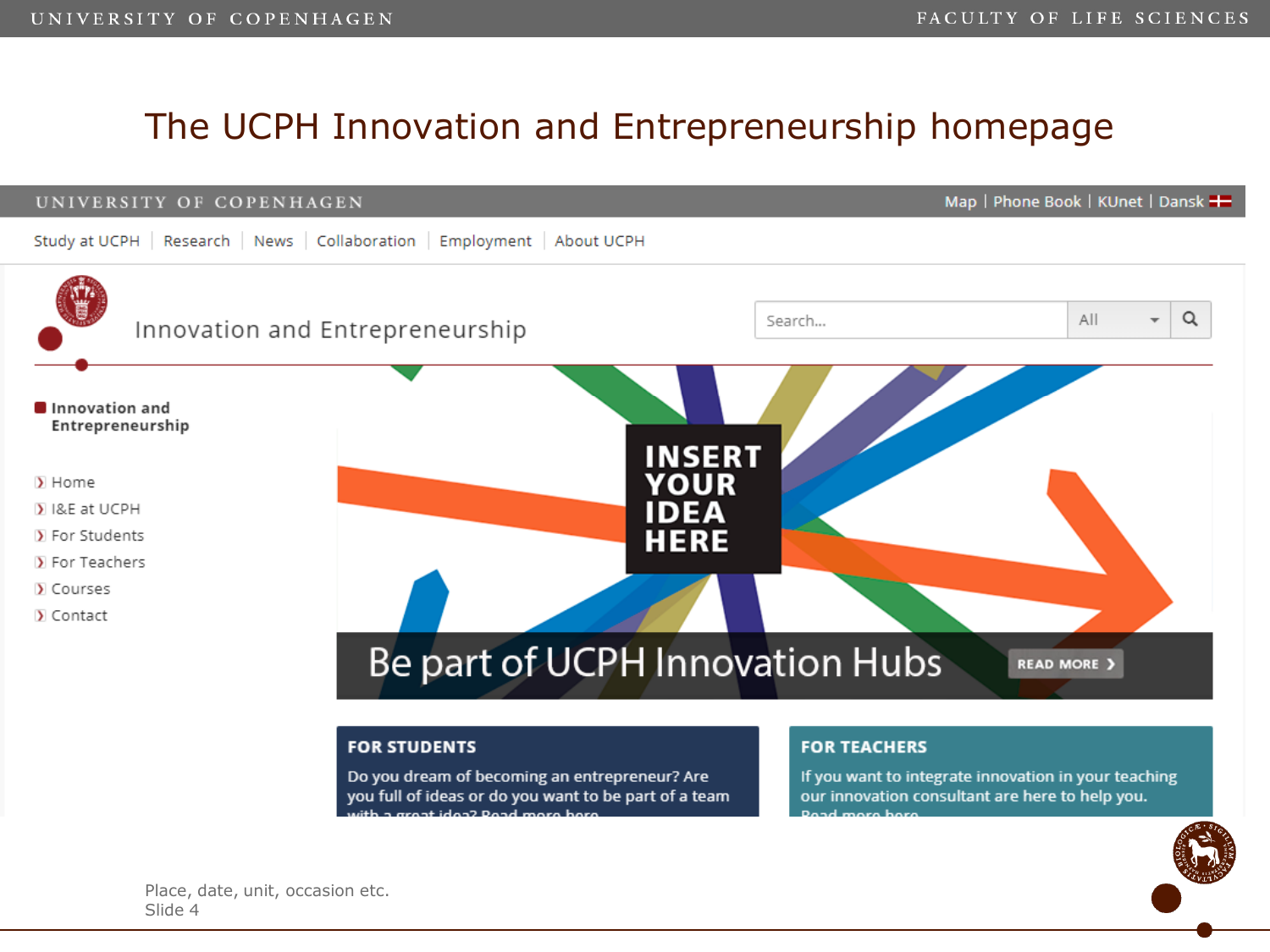

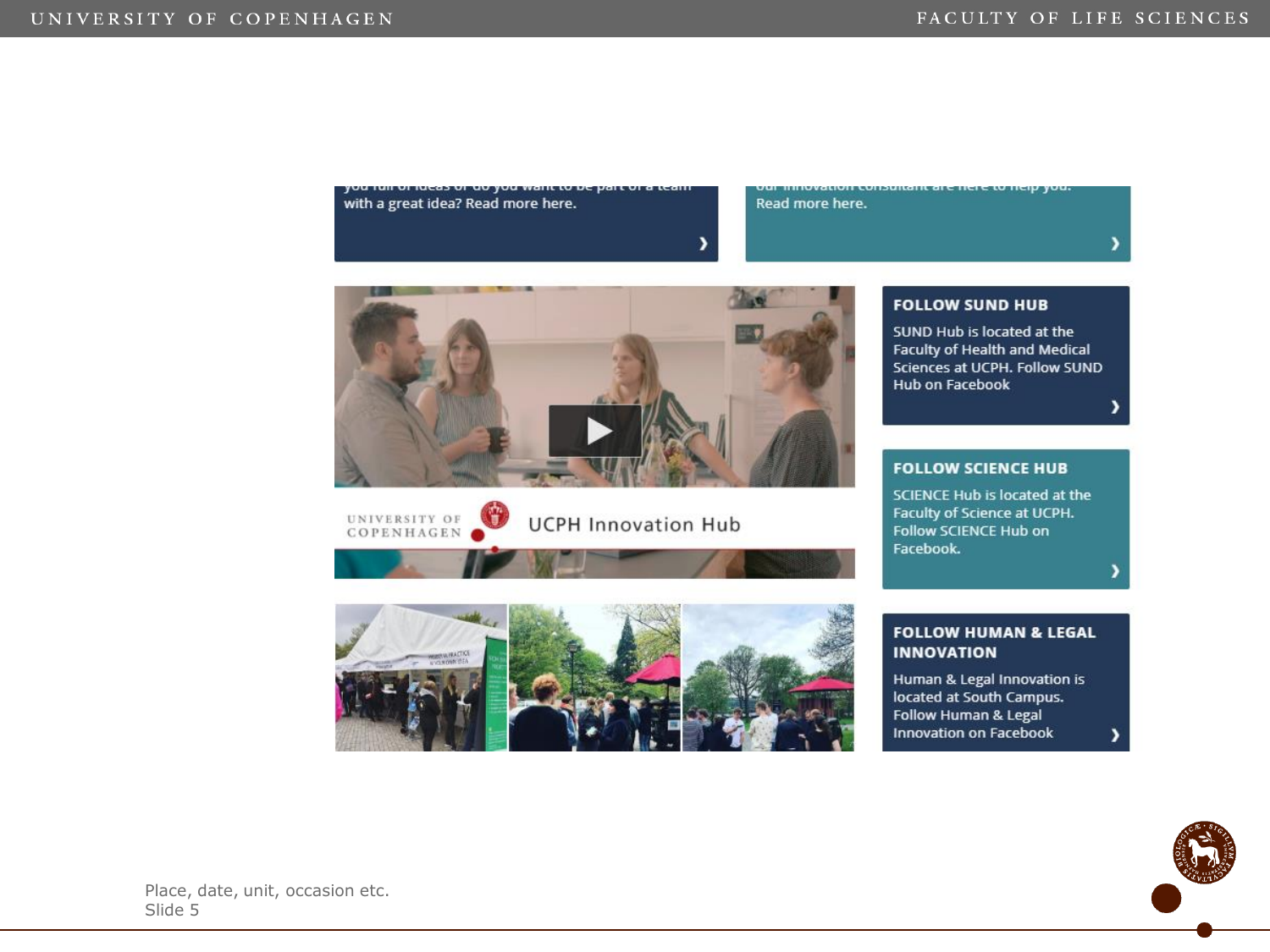### The services offered by the SCIENCE Innovation Hub

- Basic services (incubuation)
	- Office space with 24/7 access
	- Meeting and kitchen facilities
	- Hub community thematic meetings (monthly)
	- Supervision/sparring by staff and external experts
	- Ideation, Funding, Pitching, Mentoring workshops/training
- Curricular-related services
	- Project in Practice (internship) in a start-up in the Innovation Hub
	- **Project in Practice in Your Own Idea**
	- Business boost (commercialization element add-on to MSc thesis)
	- Collaboration with educators (workshops: business models development, pitch training and pitch competition; start-up cases; carers inspiration)

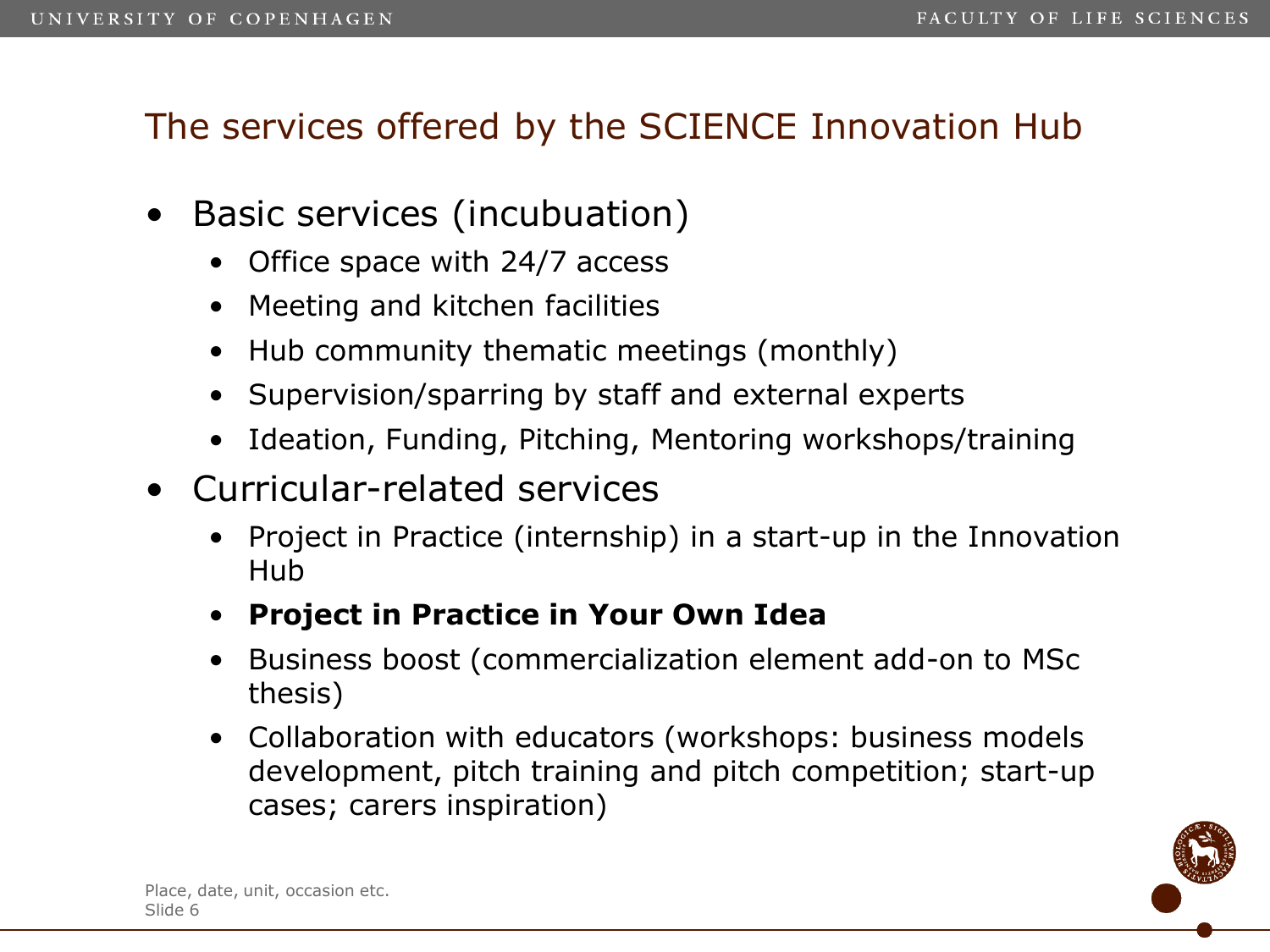### Project in Practice in Your Own Idea

- Based on well-established *Project in Practice* ECTSgranting course option used for internships in private or public organizations
- 2017 option to do Project in Practice as 'intern' *in you own start-up* established
- Linked to enrolment as incubatee in one of the three UCPH Innovation Hubs (student incubators)
- Two elements:
	- Project in Practice course offered by academic department who earns the **ECTS** (basis for department funding)
	- Business development training program and mentorship/supervision provided by Hub staff (as **extracurricular activity**)

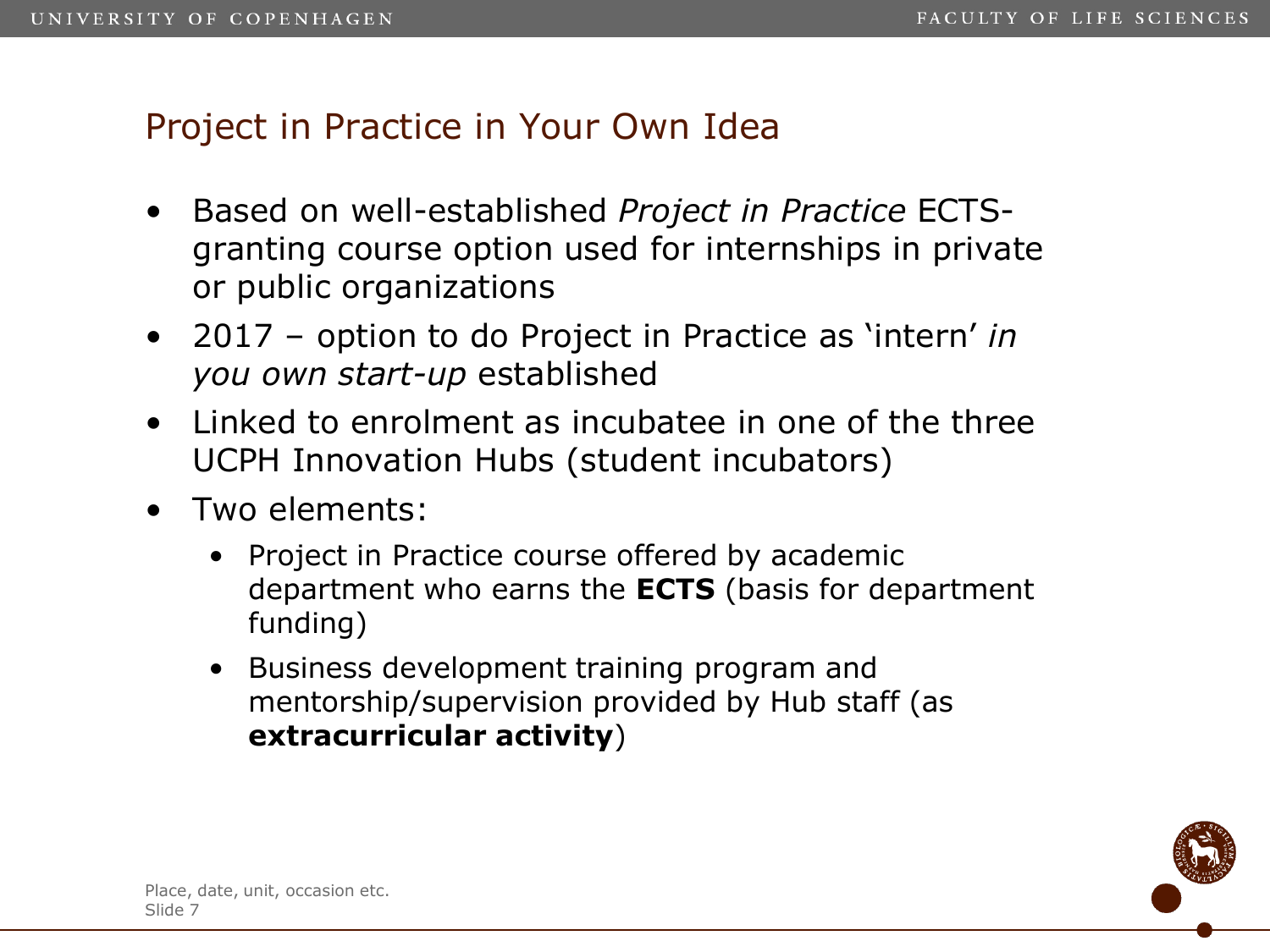### Curricular element

- 15 or 30 ECTS project activity
- Written report and oral exam/defence
- Graded on the normal grading scale (not +/ passed)

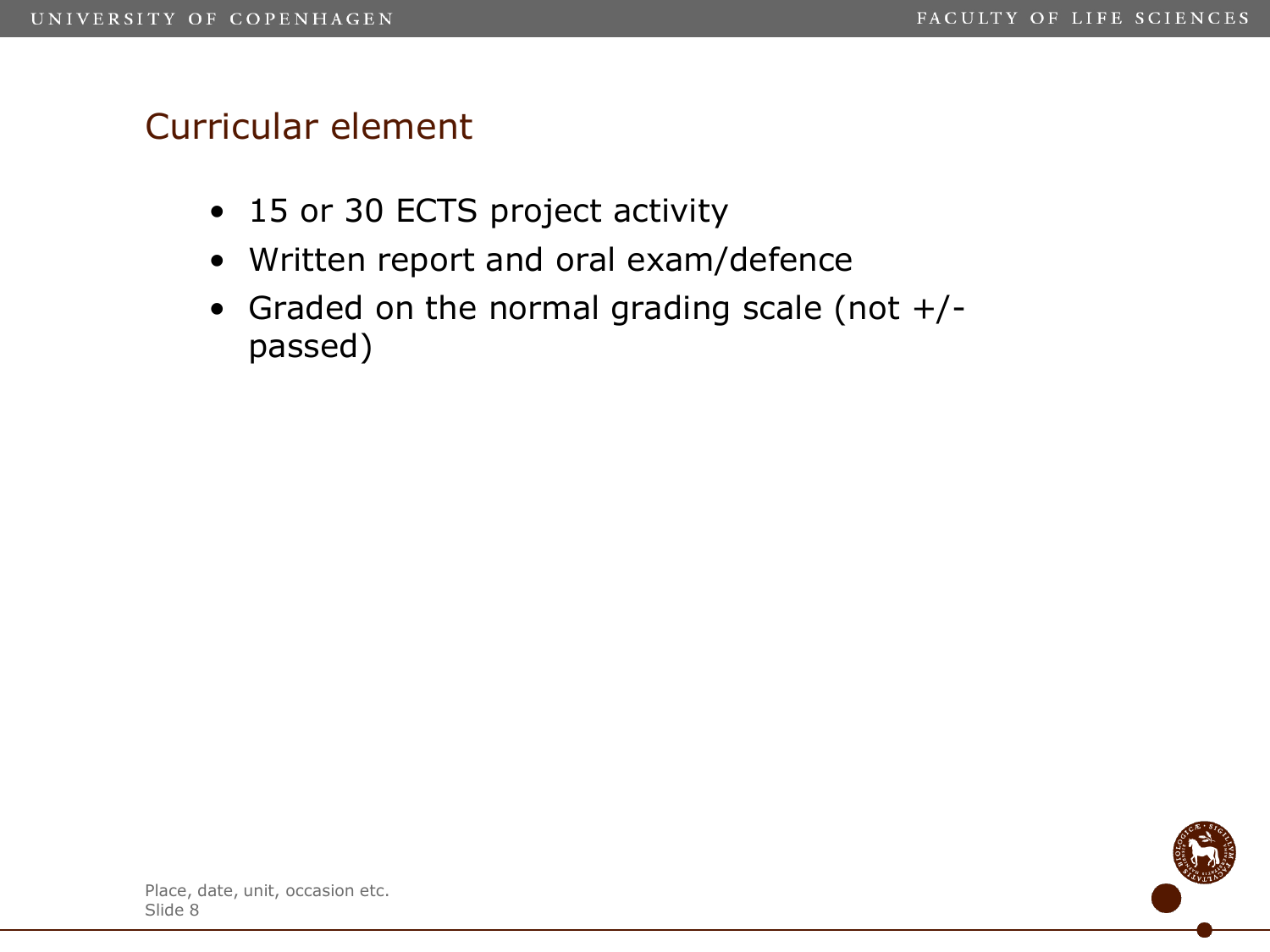### Extracurricular element

At the SCIENCE Innovation Hub the Project in Practice in Your Own Idea involves:

- A targeted course focused on strengthening competences in innovation and entrepreneurship. This course runs every block so it is flexible and easy to get started (5 x 2½ hours)
- Receive sparring on how to move from idea to business (including peer feedback)
- Learn business development methods such as Business Model Canvas and costumer interviews
- Individual coaching tailored to your idea on an ad hoc basis

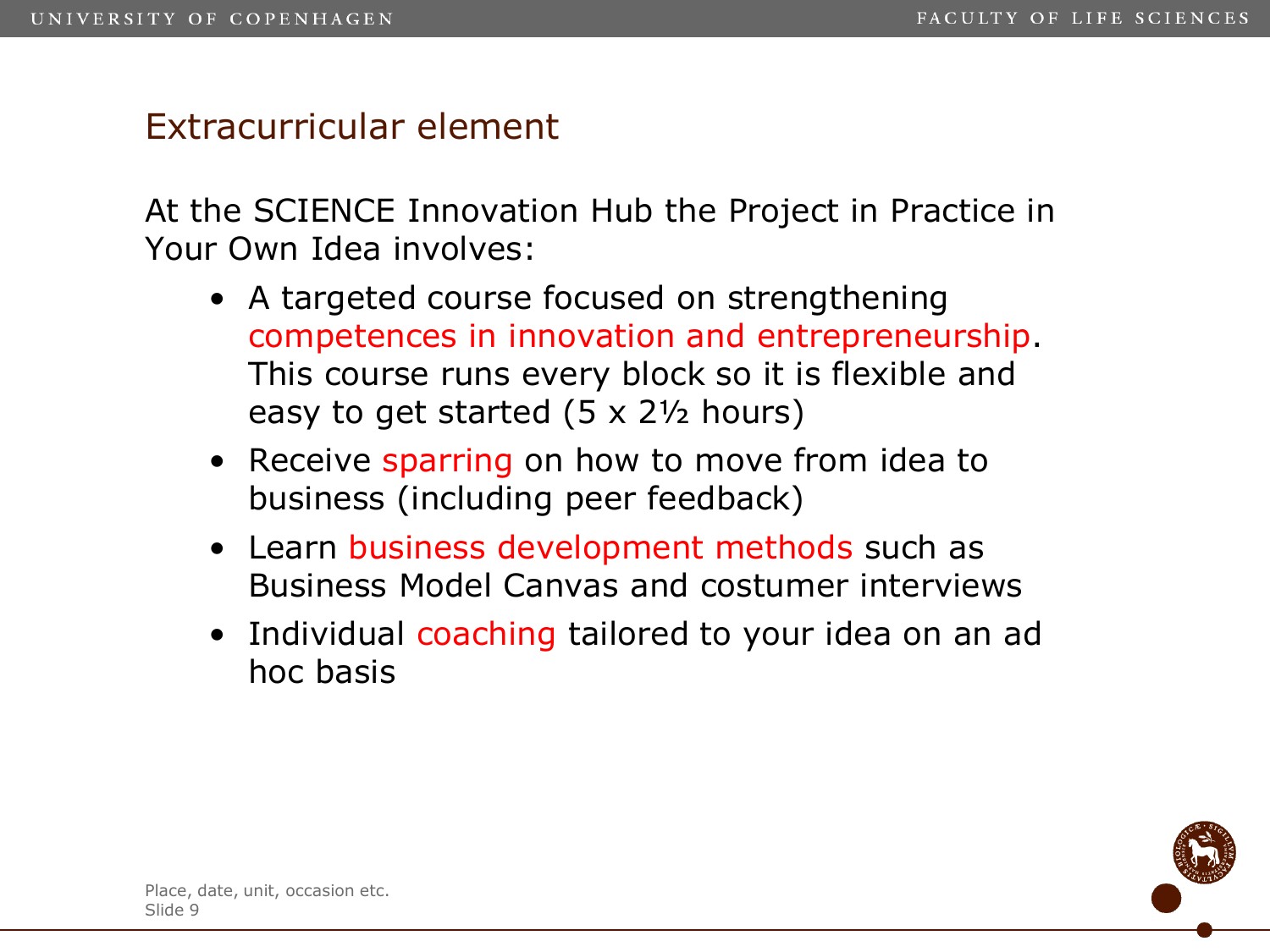### Outcome

By doing a Project in Practice in SCIENCE Innovation Hub, you are strengthening:

- Your skills in analysing the problem behind your idea
- Knowledge about business development and innovative methods
- Competences in project management
- Entrepreneurship on your CV
- Your network

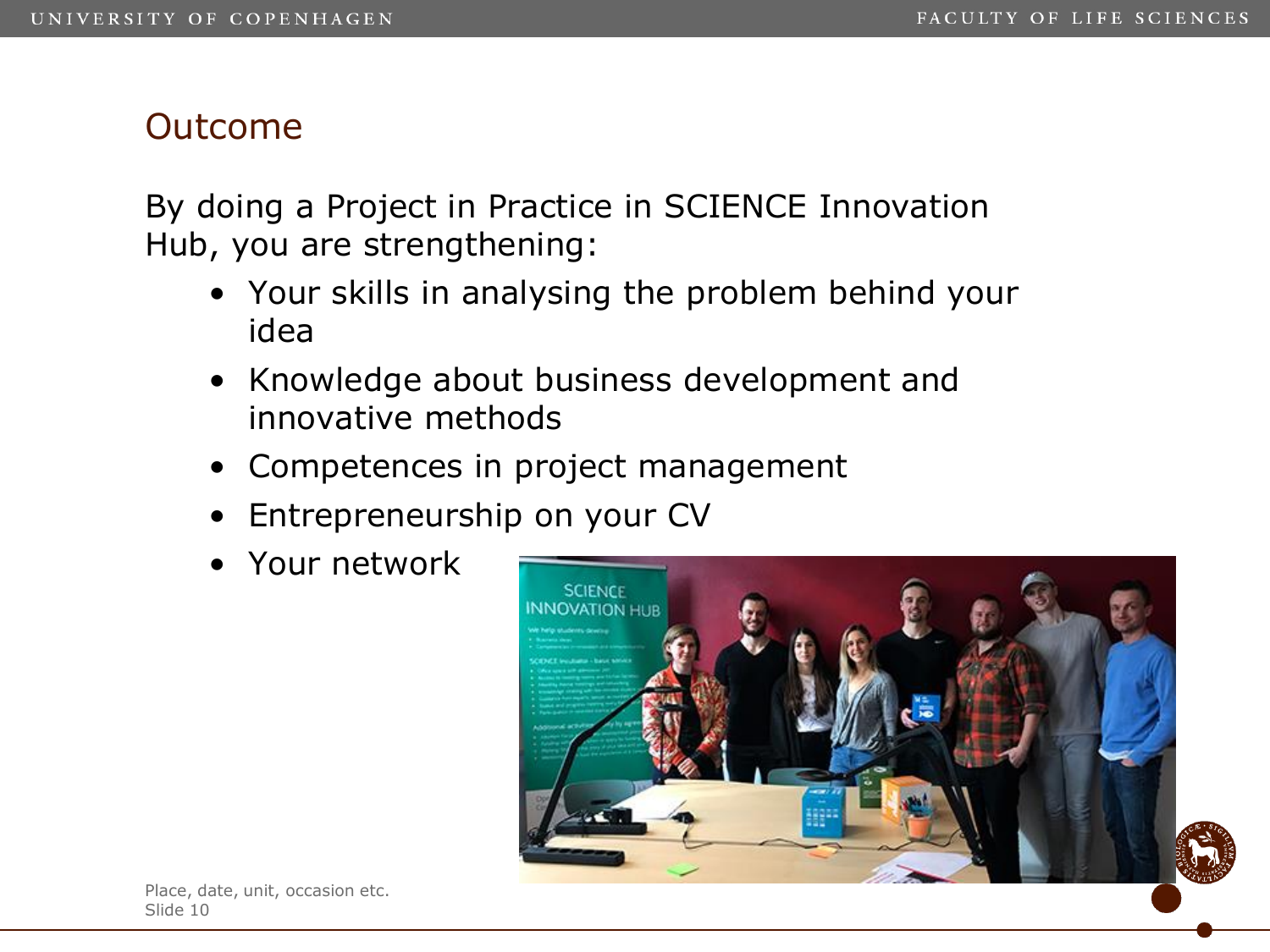### Octoskills framework - Knowledge, Skills and Competencies



- Planning (PL)
- Business skills (BS)
- Entrepreneurial intentions (INT)
- Creativity (CR)
- Managing ambiguity (MA)
- Entrepreneurial attitudes (ATT)
- Entrepreneurial self-efficacy (ESE)
- Managing resources MR)
- Proactiveness (PA)
- Innovative employee (IE)
- Action-oriented skills (ES) ۰

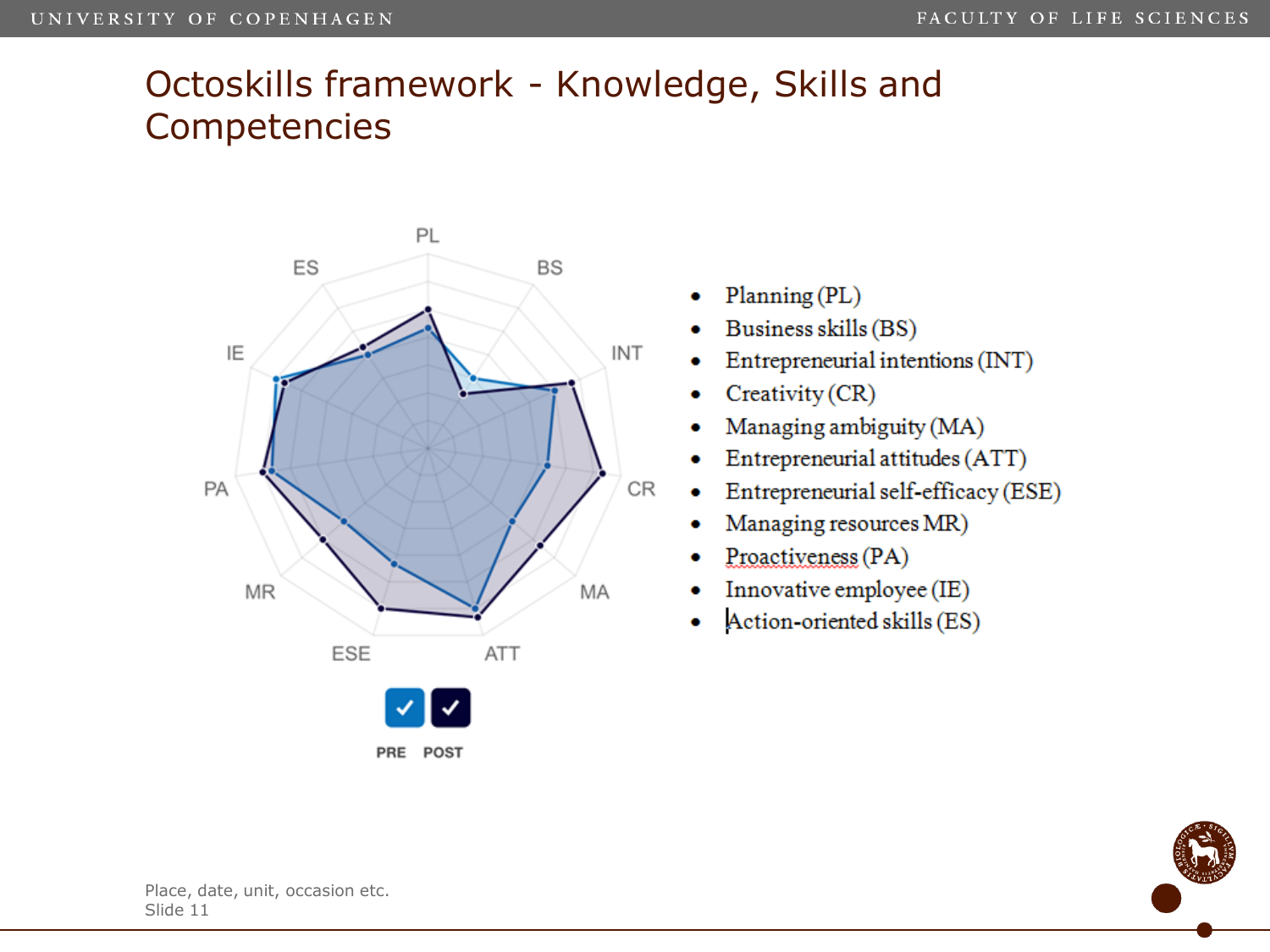### UNIVERSITY OF COPENHAGEN





### Value proposition canvas Strategy map canvas Slide 12

### Business development Tools



### **TO BE 2022** Fra BMC til fremtidig BMC... Roadmap for strategiske initiativer (spor) og sprints der øger konkurrencekraft og værdiskabelse  $31/122019$ 30/6 2020 31/12 2020  $1/22019$  $20/6, 201$ **AS IS 2018** 360<sup>'</sup>sprint<sup>®</sup> www.p6osnrint.com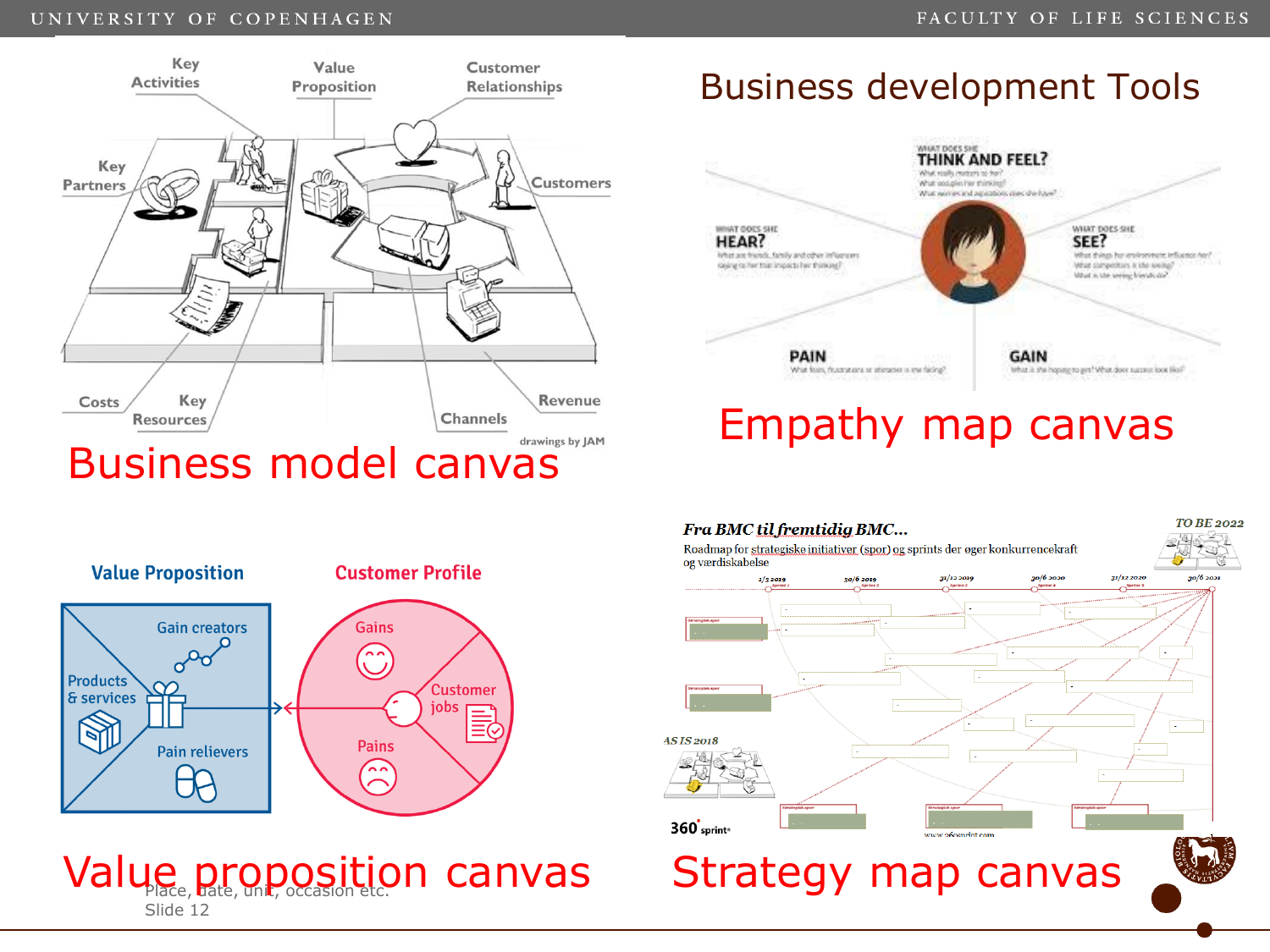# Extracurricular 5-weeks business development program (5 x 2½ hour)

- Workshop 1
	- Intro to Business Model Canvas
	- Evaluating entrepreneurial competencies
- Workshop 2
	- Value proposition design, customer mapping
	- Inventor advisory service (Technological Institute)
- Workshop 3
	- Introduction to user/customer testing
	- Empathy map
- Talking to humans
	- Evaluation of user/customer testing
	- Refinement of Business Model Canvas
- Workshop 5
	- Planning and execution
	- Business Model Canvas
	- Strategy Road Map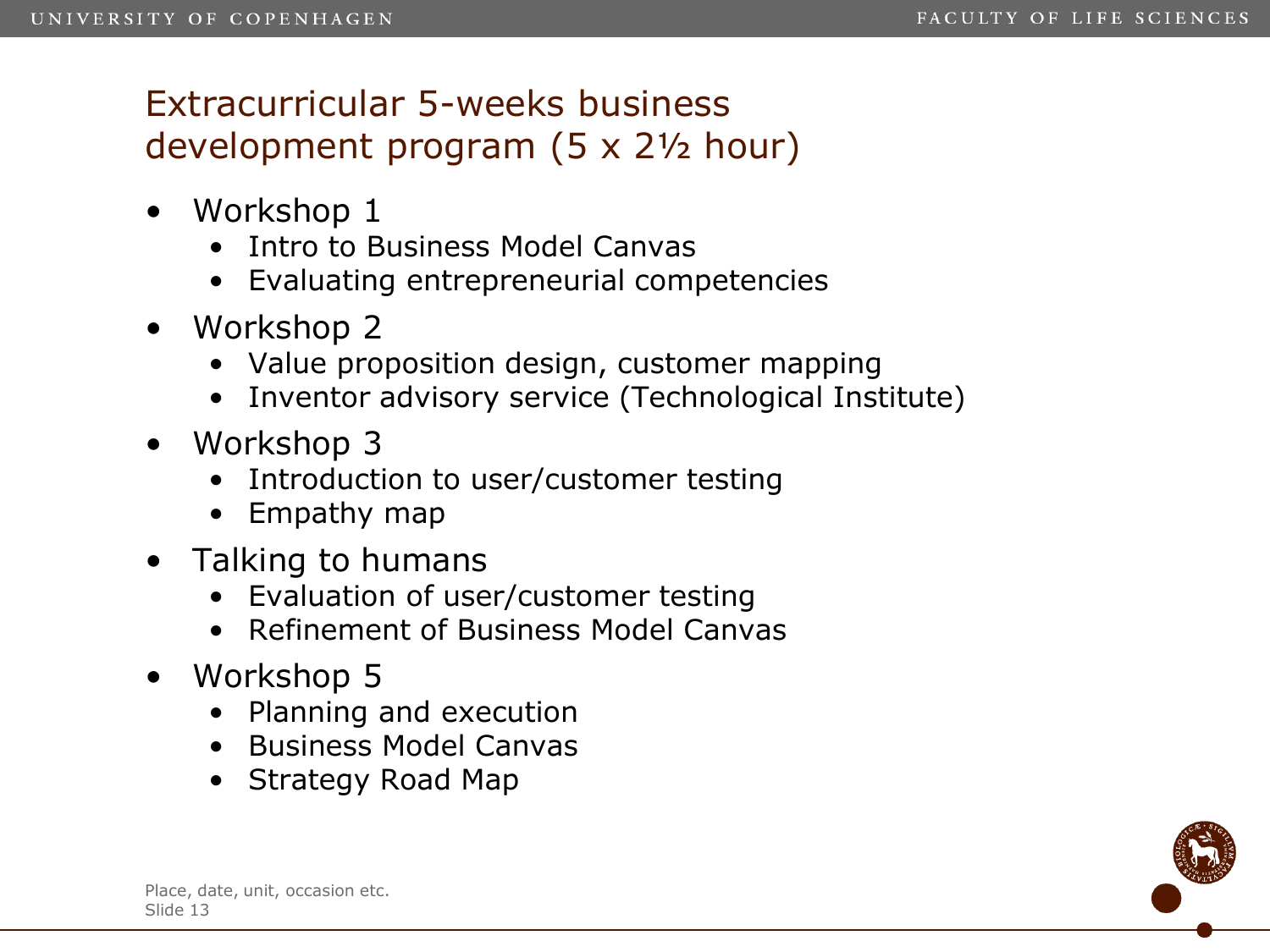### Experiences during first 1½ year motivations

- **Students** 
	- Develop a new or existing business or social enterprise idea
	- Help students connect to a practice field
	- Develop professional network
	- Enhance employability
	- Gain business understanding
- Academic staff
	- Source of new research questions (when practice meets theory)
	- What to learn about commercialization
- University-level
	- Meet students' demand for entrepreneurship
	- Re(generate) students' motivation (reduce dropout)
	- Alternative way of teaching entrepreneurship (accommodate different learning style)
	- Legitimizing the university role in society (employability, relevance, external collaboration)

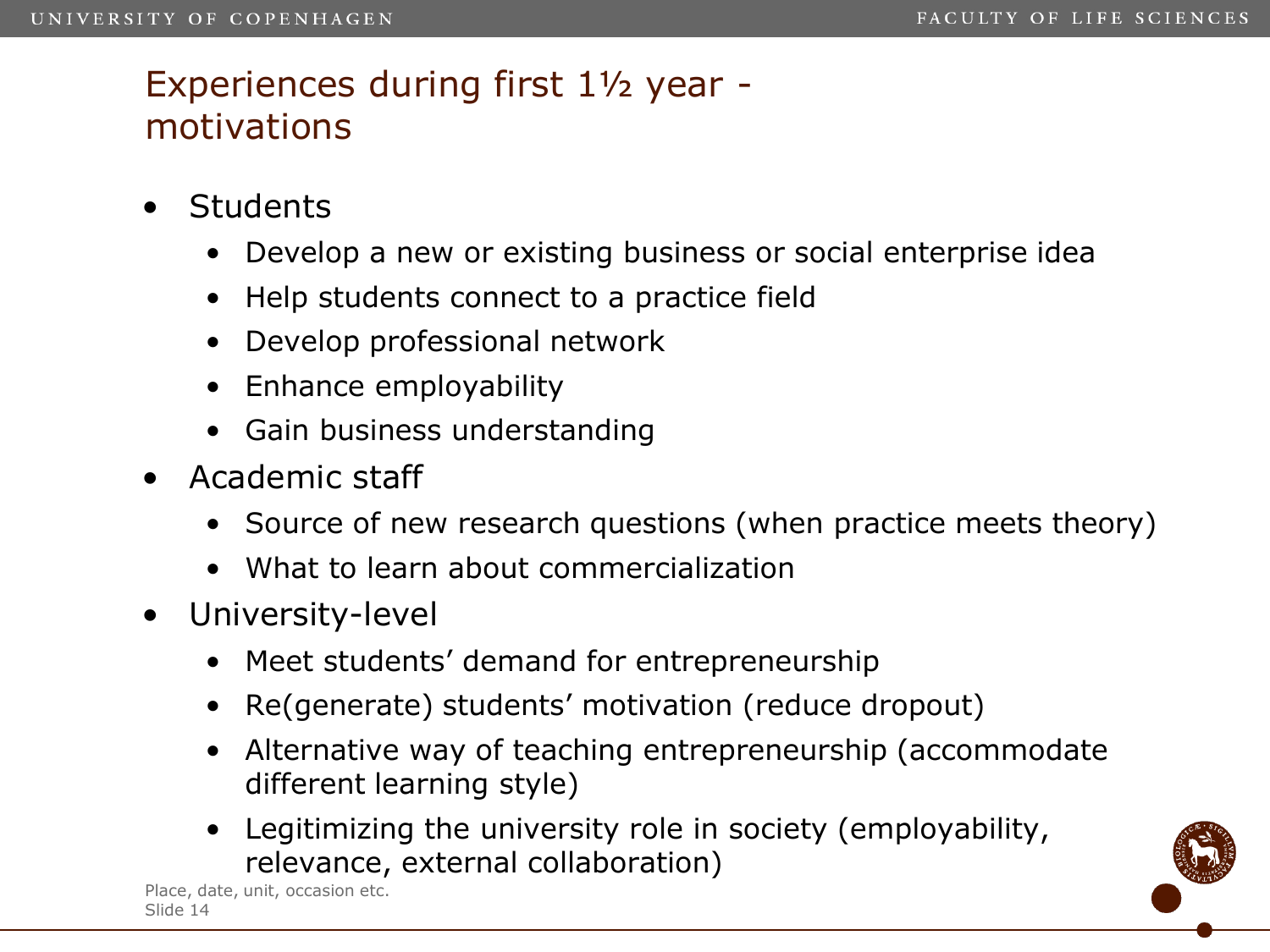### Experiences during first 1½ year

- content and supervision
- Difficult to ensure/justify a certain level of (relevant) scientific content a priori (the process may develop in many unforeseen way; ventures have different technology level; students' ideas are more or less developed, …)
- Scientific dimension over-emphasized in Project in Practice – but that is what the supervisors know and what makes them safe
- Successful student experience requires very openminded and flexible academic supervisors
- Uncertainty about the entreprenership element among academic supervisors managed through intro meeting, well-designed (clear process and 'institutionalized' methods) extracurricular program

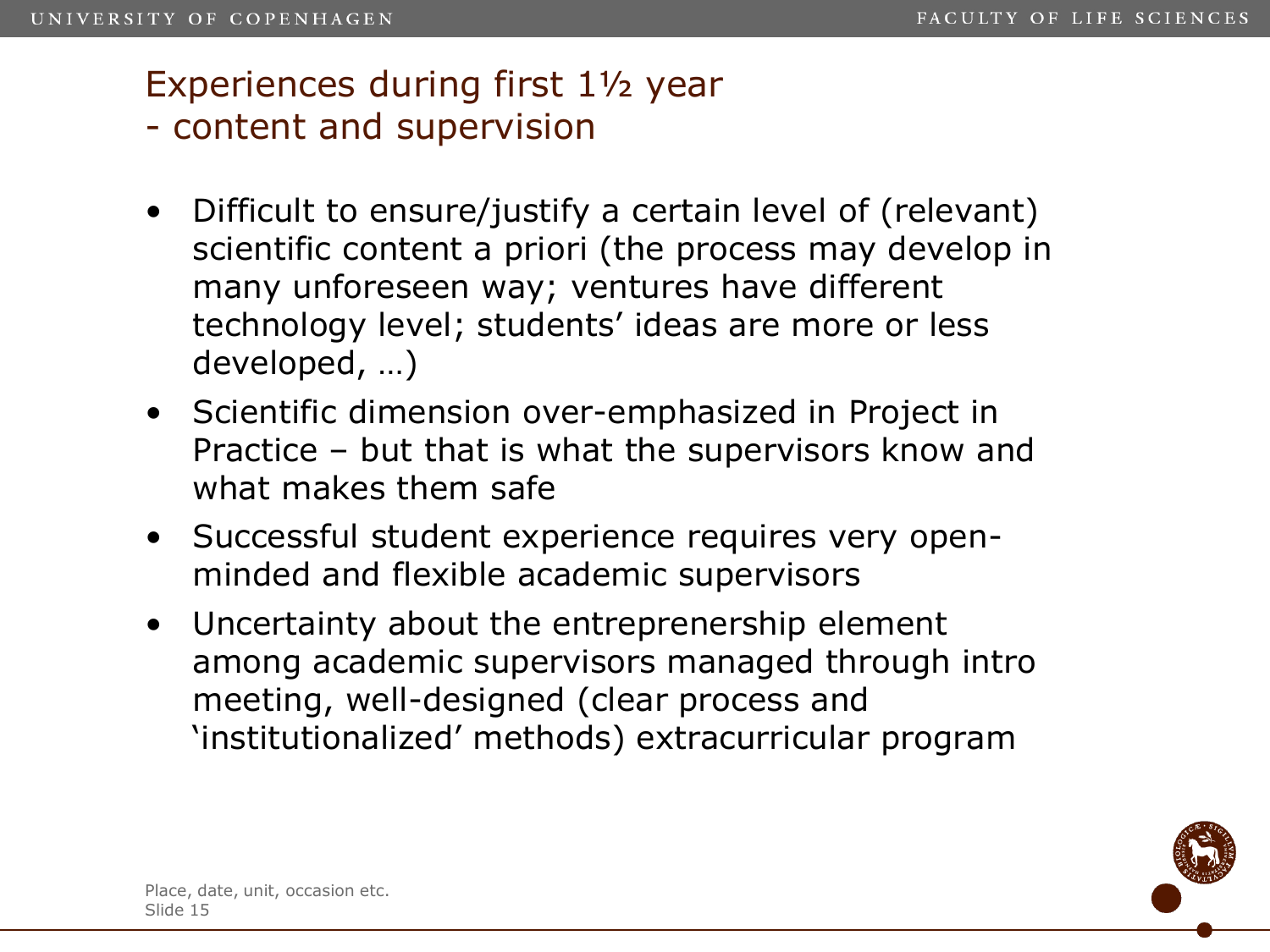### Experiences during first 1½ year – learning goals and exam format

- Formal learning goals are focused on **analysis** host organization, education, self
- Extracurricular activity is focused on **action/creation** – developing a business model, interacting with customers and stakeholders
- Report and oral exam managed by department supervisor is focused on "**applying theory and methods from their study programme** " (curricular element) – entrepreneurial experience not explicitly addressed
- Lack of **alignment** between activity and exam
- **Uncertainty** about report content and format frustrates students
- **Conflict** between immersing fully into the entrepreneurial experience and adopting the usual 'pass the course' behaviour

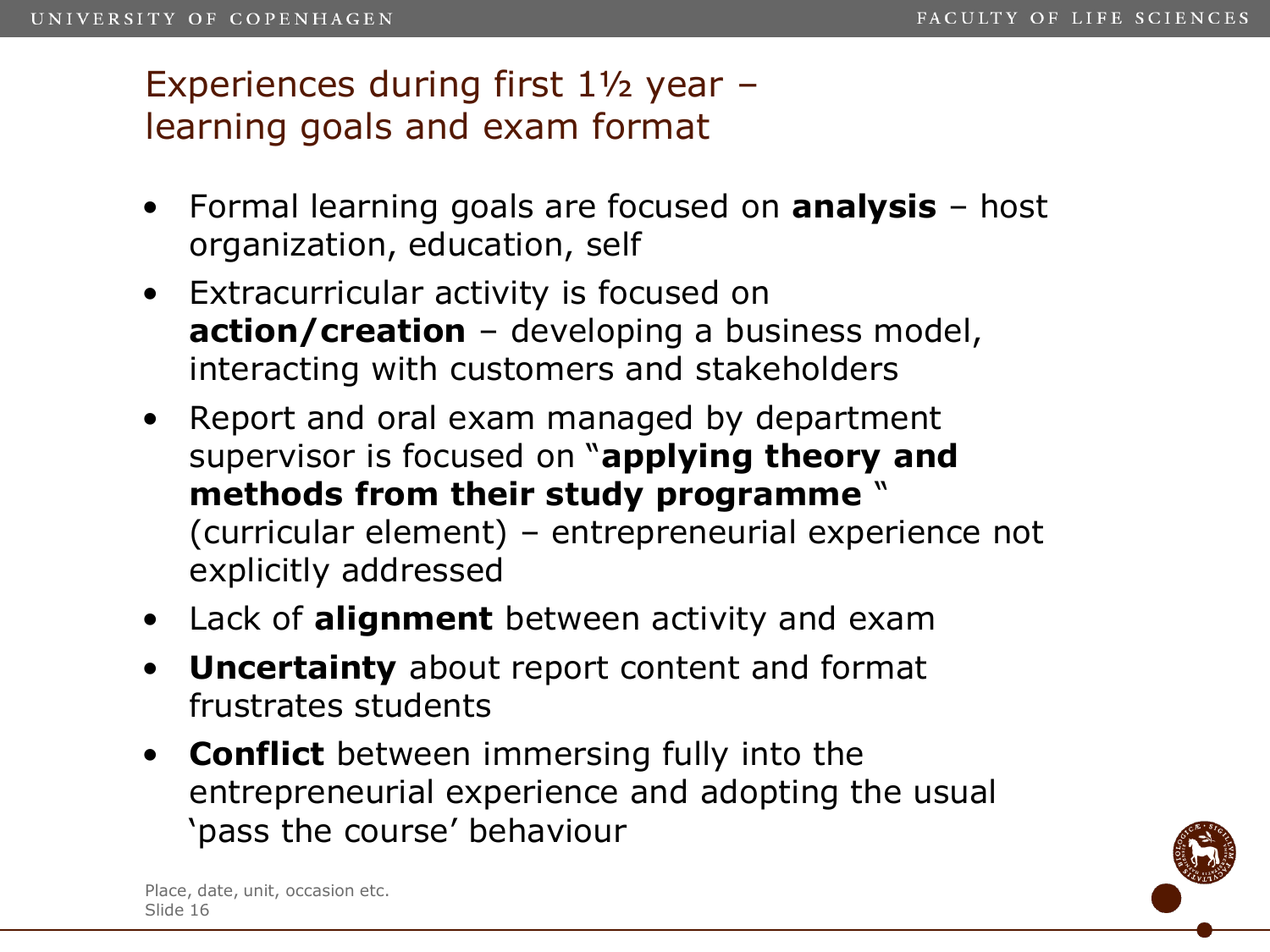## Experiences during first 1½ year

- limited reflection
- The **personal reflection** dimension is time consuming and difficult – a missed opportunity in relation to personal development
- Concept of '**hypothesis testing**' in 'Lean start-up' and other approaches fits well with the critical reflection concept
- Need to identify easy to manage personal reflective 'tool'